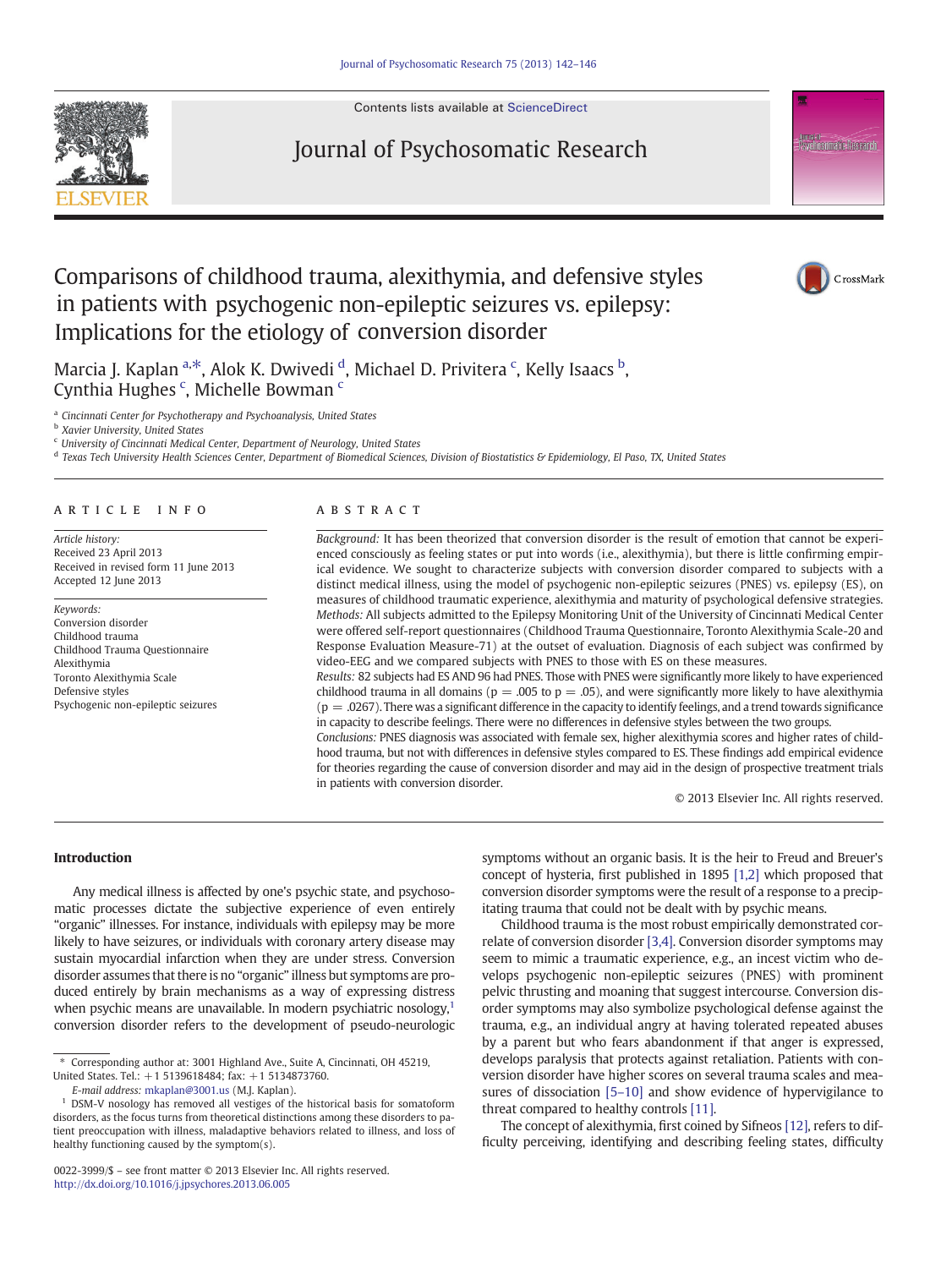distinguishing between feeling states and bodily experiences of emotional arousal, constricted capacity for emotional thought and fantasy development, and an externally oriented cognitive style. Alexithymia implies problems in the capacity for mentalization (the ability to understand that one has one's own thoughts and feelings, separate from others' thoughts and feelings, and that those mental processes motivate behavior in oneself and in others) [\[13\]](#page--1-0) and associated psychic expression of affect. Instead of identifying internal feeling states creating tension or distress, the alexithymic individual attributes experience to external situations (e.g., physical illness).

Since conversion disorder symptoms appear to function as a defensive strategy that prevents awareness of psychic distress, most conversion disorder patients are unaware of psychic conflict that might be related to the symptom and do not seek psychological consultation in the face of unexplained physical symptoms. Those who are referred for psychological treatments often doubt that their symptoms are related to internal psychic processes. Individuals who develop conversion disorder symptoms would seem likely to use less mature defensive approaches (e.g., anticipation, sublimation, or suppression) to fend off psychic conflict, since theoretically they would be less capable of using psychic defense mechanisms for protection.

The authors hypothesized that individuals with conversion disorder would more likely have histories of early childhood trauma, alexithymia, and immature defensive styles, compared to those without conversion disorder, and that those with PNES would have greater childhood trauma and higher levels of alexithymia, and use less mature defenses than individuals with epileptic seizures (ES) only.

#### Methods

The authors administered self-report measures to all patients admitted to the Epilepsy Monitoring Unit (EMU) of the University of Cincinnati Medical Center from October 2009 until April 2012, according to a protocol approved by the IRB of the University of Cincinnati (# 09-01-07-02EE). Participation was entirely voluntary and was limited to subjects capable of reading and responding to the questionnaires without assistance. No payment was offered, and answers were entirely anonymous and confidential. All instruments were administered to subjects before completion of video-EEG monitoring so that the diagnosis at the time of instrument completion was unknown.

All subjects underwent inpatient video-EEG monitoring with the intention of recording simultaneous video and EEG of typical seizure-like events. All diagnoses were made by a neurologist with special training in epilepsy-EEG on the faculty of the University of Cincinnati Medical Center Department of Neurology. Subjects' diagnosis on discharge from the EMU was then recorded as ES, PNES, probable  $ES + PNES$  (individuals with documented PNES during this EMU stay and a history consistent with epileptic seizures), or no diagnosis. The EMU has monitored up to 300 patients per year for the past 25 years, and has well-established criteria for distinguishing ES from PNES especially in complex cases in which surface EEG alone is not diagnostic [\[14\]](#page--1-0). Any subjects found to have neither ES nor PNES were excluded from analysis. A chart review was conducted for all subjects without a clear diagnosis at the end of the EMU stay to determine whether subsequent testing or evaluation up to two years afterwards would clarify the final diagnosis.

Practical considerations (in order to comply with the IRB requirements for avoiding use of a consent form) made only self-report measure feasible and no face-to-face interviews were conducted. The Childhood Trauma Questionnaire [\[15\]](#page--1-0), the Toronto Alexithymia Scale-20 [\[16\]](#page--1-0) and the Response Evaluation Measure-71 [\[17\]](#page--1-0) were each utilized to characterize differences between groups with ES and groups with PNES.

## Instruments

The Childhood Trauma Questionnaire (CTQ) is a well-validated 28-item self-report inventory that identifies 5 types of trauma: emotional abuse, physical abuse, sexual abuse, emotional neglect and physical neglect. There is a 3-item minimization/denial scale to identify false-negative responses. Each item is answered with a 5-point Likert scale that includes never true, rarely true, sometimes true, often true and very often true. Item scores are summed to produce scale scores that quantify the severity of maltreatment. Cutoff scores for detecting the presence or absence of abuse/neglect are available.

The Toronto Alexithymia Scale-20 (TAS-20) is a well-validated 20-item self-report survey that identifies the presence or absence and the degree of alexithymia. Items are scored on a 5-point Likert scale ranging from strongly agree to strongly disagree. Items describe functioning on one of three components of emotional processing: identifying feelings, describing feelings, and externally-oriented thinking. Seven items correlate with difficulty identifying feelings, 5 items with difficulty describing feelings and 8 items with externally oriented thinking. A cutoff score of 61 or higher is correlated with high alexithymia/ presence of alexithymia and a cutoff score of 51 or lower is correlated with low alexithymia/absence of alexithymia.

The Response Evaluation Measure (REM-71) is a 71 item self-report measure designed to identify the defensive style typically used by an individual. It has been well-validated and each item is scored on a 5-point Likert scale from strongly agree to strongly disagree. The REM-71 yields scores adjusted for subjects' age (adolescent, 20–39, and 40+) comparing factor 1/immature/less adaptive defenses with factor 2/mature/ more adaptive defenses.

#### Statistical analysis

Quantitative data are described using various summary statistics (mean, standard deviation [SD], median and range). Categorical variables are summarized using frequency and proportions. Age and gender differences were compared between the PNES and ES groups using unpaired t-test and Fisher's exact test respectively. Further, logistic regression analysis was carried out to examine the effect of various scores in classifying the diagnosis (PNES versus ES). The variables reaching a 10% level of significance in the univariate logistic regression analysis were included in the multivariable logistic regression model. We carried out a stepwise multivariable logistic regression model. In the stepwise regression model the criteria for inclusion and exclusion of variables were fixed at 10% and 5%, respectively. The results of logistic regression analyses were presented using odds ratio (OR) with a 95% confidence interval (CI) and p-value. p-Values less than or equal to a 5% level of significance were considered as significant results. Statistical analyses were carried out using SAS 9.3 (SAS Institute Inc., Cary, NC, USA).

## Results

Two hundred and twenty-one subjects turned in responses on the CTQ and TAS-20. Because the REM-71 was added several months after data collection began, and because not all subjects completed all measures, only a total of 126 subjects completed the REM-71. The final diagnosis was ES for 82 subjects (37.1%), PNES for 96 subjects (43.44%) and PNES  $+$  ES for 9 subjects (4.07%). Twenty-nine subjects (13.2%) had no definite diagnosis at discharge. Five subjects did not have ES or PNES (i.e., another medical cause for spells was identified) and were excluded from further analysis. Subject age ranged from 18 to 72 years with a mean of 40 years (SD: 12.93), and there was no difference in age of subjects according to diagnosis ( $p = .6715$ ). Of the total study population, 171 (77.38%) subjects were females. The majority of female subjects were in the PNES diagnosis group (89.6%) [\[Table 1](#page--1-0)].

We compared the CTQ, TAS and REM-71 measures according to the different diagnosis groups (unknown, ES, PNES and ES  $+$  PNES). We analyzed the results by adding the PNES  $+$  ES subjects to the PNES group and comparing with subjects with ES only. We also carried out analysis after excluding unknown and  $ES + PNES$  diagnoses. Results were found to be consistent. Thus, we report comparisons by diagnosis of PNES vs. ES only ( $n = 178$ ). Since it is not clear how individuals with both ES and PNES or individuals with other non-seizure-like manifestations of conversion disorder compare